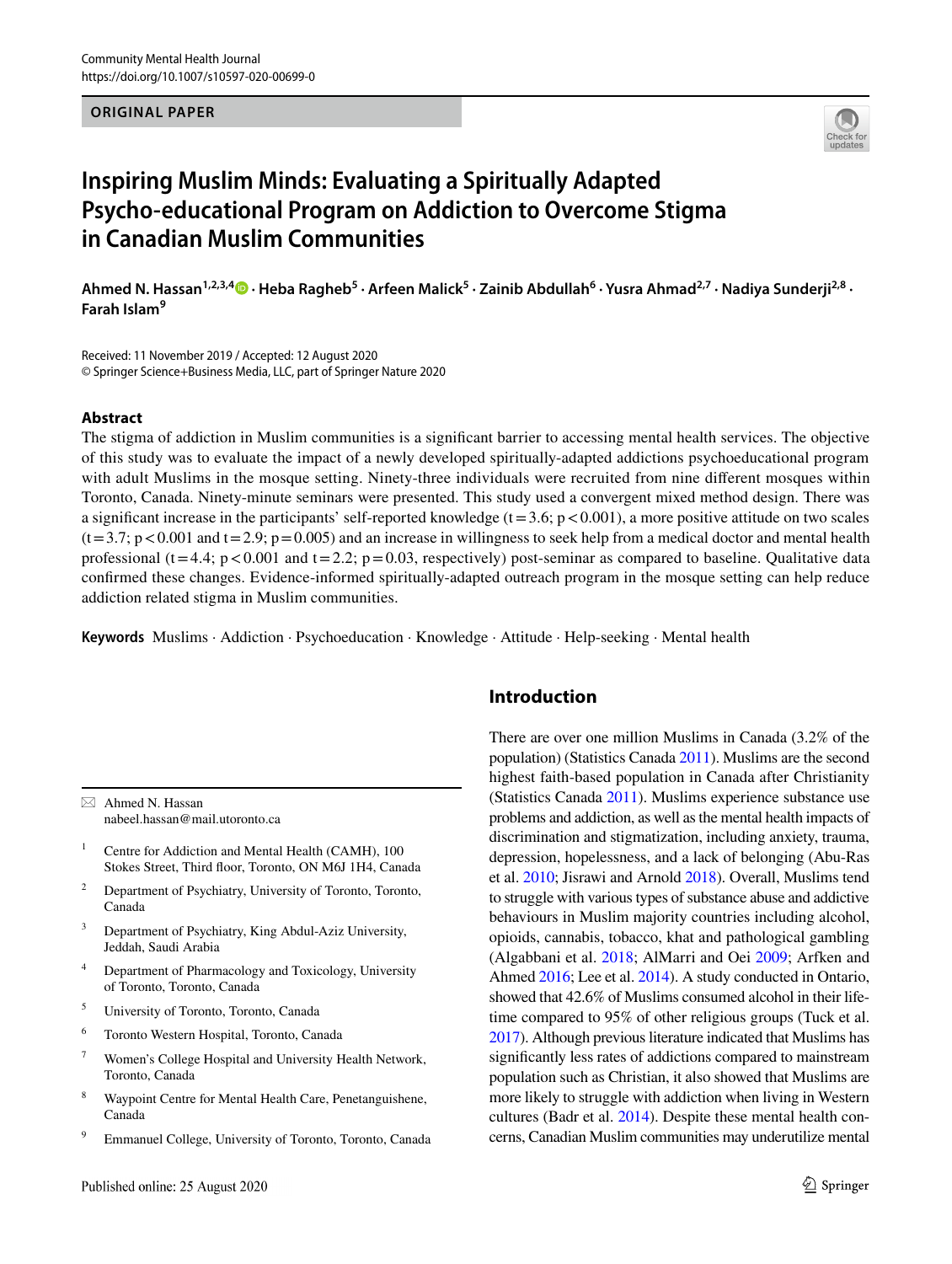health services compared with other populations (Fenta et al. [2006](#page-9-8); Jisrawi and Arnold [2018\)](#page-9-2). A study conducted in Ontario found that minority populations have delayed access to mental health treatment and present with poorer prognosis than the general population, which refects the need to address minority populations' issues (Chiu et al. [2016\)](#page-9-9). Another study indicated that Muslims are lacking education on addiction (Mauseth et al. [2016\)](#page-9-10).

Stigma refers to negative attitudes, lack of knowledge and avoidance towards the afected group (Thornicrof et al. [2006](#page-9-11)). Addiction stigma is a barrier to accessing services, and many Muslims believe addiction issues are private or shameful matters that are not to be disclosed outside the family (Brondani et al. [2017\)](#page-9-12). Some Muslims may have misconceptions about mental illness and limited awareness of Canadian mental health services. In addition, due to a lack of awareness of evidence-informed mental health management, Muslims may seek spiritual counseling or 'traditional healing', even when in dire need of mental health services (Fenta et al. [2006;](#page-9-8) Jisrawi and Arnold [2018\)](#page-9-2). Although traditional healers and imams (Muslim clergy) are often the front-line individuals sought out for advice in the Muslim community, they are often not equipped with mental health training (Ali and Milstein [2012](#page-9-13)).

## **Creating a Faith‑Adapted Psychoeducational Program (Inspiring Muslim Minds)**

Psychoeducational interventions aiming to improve helpseeking attitudes have showed a signifcant positive impact in Canada (Jorm et al. [2006](#page-9-14); Wei et al. [2013](#page-10-1)). However, these interventions need to be culturally and religiously adapted to efectively serve racialized and minority groups (Awaad [2017](#page-9-15)). This project was carried out in collaboration with a well-recognized not-for-proft community organization of physicians and allied healthcare professionals, the Muslim Medical Association of Canada (MMAC), in order to facilitate the embedding of this program into mosque programming and to recruit seminar presenters. Our team created and evaluated an interactive faith-based addictions psychoeducational seminar with the aim of increasing mental health-related knowledge, positive attitudes, and willingness to seek professional help among Muslims in Canada. The seminar provided evidence-based psychoeducation about addiction integrated with Islamic teachings and practice and was led by Muslim mental healthcare providers within the familiar and safe space of mosques.

This study aimed to assess whether the faith-adapted program changed participants' knowledge of addiction, their attitudes towards those living with addiction, and lastly, willingness and openness towards help-seeking.

## **Methods**

## **The Faith‑Adapted Psychoeducational Seminar**

The ninety-minute seminar was created by A.H., edited by A.M., and incorporated Islamic teachings. The Islamic content was based on reading of the Quran and the Prophet Muhammad's teachings (Hadith). The Islamic content was incorporated with addiction scientifc evidence. For example, the seminar went through the gradual prohibition of alcohol in the Quran and highlighted its parallel to current chronic treatment for alcohol use disorder. The order of the content of the seminar was changed in the later seminars to respond to the provided feedback. Similarly, examples of anonymous cases were provided in the last three seminars to address feedback from earlier sessions. The scientifc evidence-based information about addiction was initially adopted from an information guide about addiction (Herie et al. [2007\)](#page-9-16) then simplifed and reviewed by two psychiatrists from the community. The fnal seminar/presentation can be found at: [www.muslimmentalhealth.ca.](http://www.muslimmentalhealth.ca) The seminars were conducted in nine diferent mosques in Toronto by seven Muslim psychiatrists and Muslim psychiatry residents (2 men and 5 women) who were recruited through the Muslim Medical Association of Canada (MMAC). Presenters and team members varied in their ethnicity, racial background, and visible markers of Muslim identity, such as observance of hijab (Muslim women's headscarf) in order to accurately refect the diversity within Muslim populations. All mosques provided space to conduct the seminars and advertised locally to their congregation and community. Study coordinators communicated with program organizers from each mosque to familiarize mosque organizers with the team, facilitate collaboration for the event and to review seminar objectives prior to the event. This allowed for the seminars to be supported by each of these mosques as they were embedded in mosque programming rather than being viewed as an external program. The seminars were advertised as mental health lectures and the topic of "addictions" was not disclosed to attendees prior to the event in order to minimize the efects of stigma associated with this particular topic in Muslim communities. Half of the seminars were conducted in the evenings and the other half were conducted after noon prayers. All of the seminars were held on Friday evenings or weekends. The delivery of the seminars was standardized. Brief meetings with each instructor were conducted prior to each seminar to orient the instructor about the seminar's goals, slides, and answer any questions. The study team ensure the availability of Urdu and Arabic speaking team members in each session, as the most prevalent languages in Canadian Muslim populations, to help where clarifcation was needed.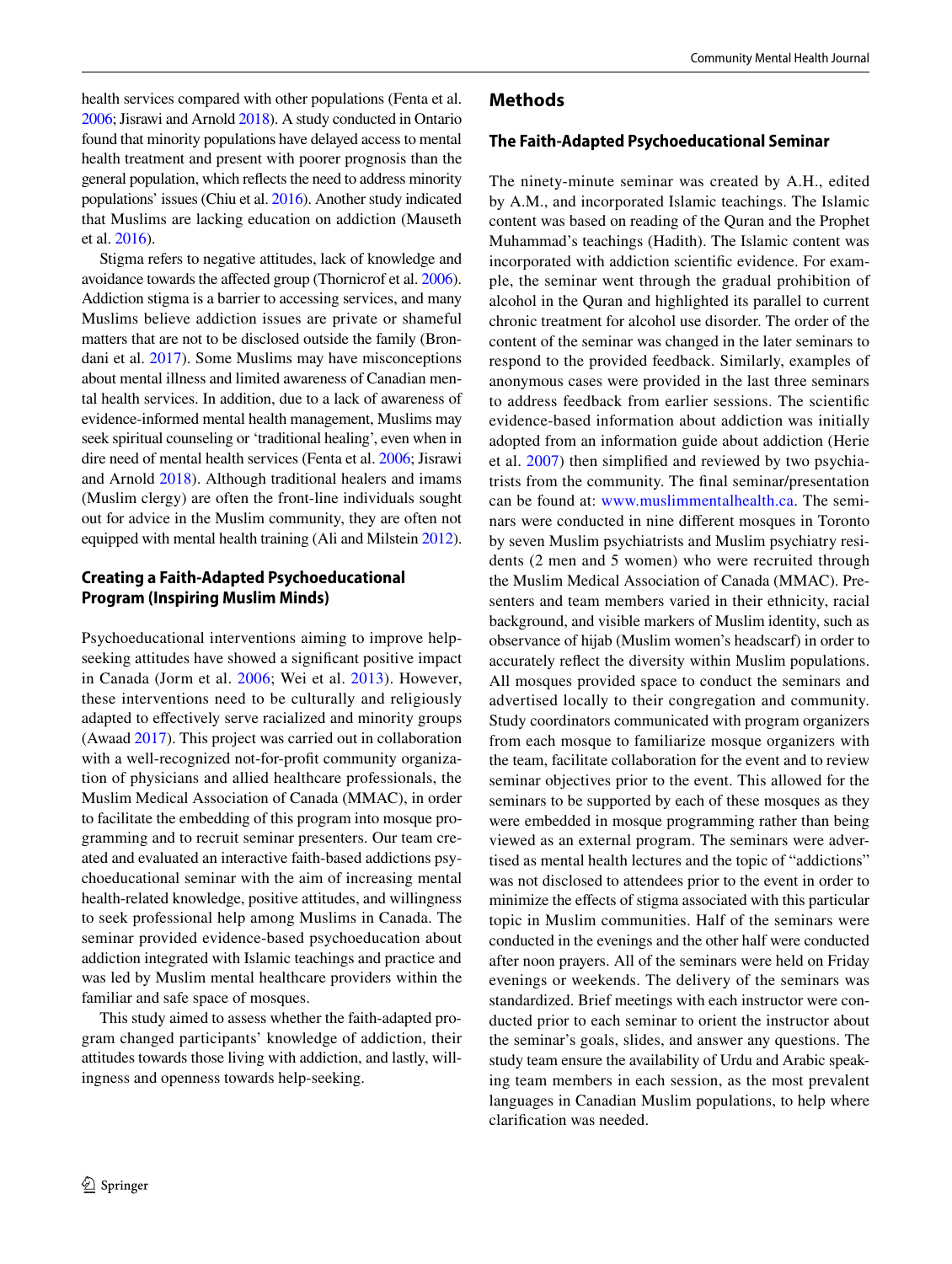#### **Study Design**

This study used a mixed methods convergent design to collect and analyze both quantitative and qualitative data (Creswell [2015](#page-9-17); Creswell and Plano-Clark [2011\)](#page-9-18). Participants completed pre- and post- quantitative scales and 6 post-qualitative questions. All participants received the intervention and there was no comparison/control group.

#### **Study Population**

Ninety-three participants were recruited through announcements and distributed fyers at local mosques. Participants were included in the study if they self-identifed as Muslim, fluent in English, an adult  $(18 + \text{years old})$ , and could attend at least 70 min of the 90-min seminar. Participants were excluded from the study if they did not meet at least one of the inclusion criteria or if they had previously attended the seminar (those who attended a previous seminar could attend but did not participate in the study or complete the questionnaires). All participants gave written and oral informed consent to participate in the study.

#### **Measures**

#### **Quantitative Phase**

Participants completed self-reported validated quantitative scales pre- and post-seminar. The following scales were used: (1) The Mental Health Knowledge Schedule (MAKS) (Evans-lacko et al.  $2010$ ), (2) the Reported & Intended Behavior Scale (RIBS) (Evans-Lacko et al. [2011\)](#page-9-20), (3) the Attitude Toward Seeking Professional Psychological Help Scale (ATSPPHS) (Elhai et al. [2008\)](#page-9-21), and (4) the Help Seeking Questionnaire (HSQ) (Wilson et al. [2005\)](#page-10-2).

The MAKS scale has a total of 12 question items on a Likert-type scale. The overall MAKS test–retest reliability had substantial kappa agreement (0.71). The internal reliability ranged from moderate to substantial agreement between two time points. The MAKS overall internal consistency was moderate using Cronbach's alpha (0.65) (Evans-lacko et al. [2010](#page-9-19)). It is used to measure stigma-related mental health knowledge and perspective of mental illnesses classifcation. The RIBS scale has eight items exploring current and future views for living or working with someone with mental illness. Items 5–8 are a Likert-type scale. The RIBS was found to have moderate-substantial agreement in test–retest reliability (0.75) and item retest reliability (0.62–1.0) between two time points. The overall RIBS' Cronbach's alpha was substantial for the scale items (0.85) (Evans-Lacko et al. [2011\)](#page-9-20). The ATSPPHS is a 20 Likert-type scale items that proved to be reliable and valid in a sample close to our proposed population. It was shown to have a coefficient alpha of 0.77 and most of the scale items had a correlation higher than 0.4 (Elhai et al. [2008](#page-9-21)). The ATSPPHS was found highly valid in assessing individual's attitudes and beliefs. Aloud [\(2004](#page-9-22)) modifed the wording of questions in the ATSPPHS, accounting for Islamic terms, to be used for a study for the Muslim-Arab population (Aloud [2004](#page-9-22)). The modifed ATSPPHS had an internal consistency Cronbach's alpha of 0.74 and 0.72 for mental health services and stigmarelated questions, respectively (Aloud [2004\)](#page-9-22). We added the word "addiction" to be more specifc to the seminar's topic. The HSQ is a 20-item Likert-type scale. HSQ measures willingness to seek help for addiction from professionals. It also has the ability to capture the degree of changed intention to seek help as the view of the problem changes. The correlation between intention to seek help and actual receiving help was significantly positive (Wilson et al. [2005\)](#page-10-2). Its internal consistency, using Cronbach's alpha, was 0.85 and the test–retest reliability was 0.92 over 3-week period (Wilson et al. [2005](#page-10-2)).

#### **Qualitative Phase**

The qualitative phase used a written questionnaire to further explore the perceived impact of the program on knowledge, attitudes and help seeking, and to inform future interventions or psychoeducational programs. The qualitative questions can be found in Appendix. The purpose of the scenario presented is to evaluate the attitude toward individuals with addiction and if it can be recognized as a sign of seeking help.

#### **Data Analysis**

The quantitative data analysis was conducted in R software. We used paired t-tests to compare the pre- and post-intervention results for each of the four measurements scales. We also used either independent t-test or chi-square to compare the demographics of participants who did improve on the knowledge scale (MAKS) to the participants without improvement on the knowledge scale. For the qualitative phase, we conducted a content analysis to uncover the major themes in the participants' written responses to the qualitative questions (Erlingsson and Brysiewicz [2017](#page-9-23)). Four authors (A.H., F.I., H.R., and N.S.) independently coded the data into discrete categories. Two authors (A.H. and H.R) reviewed all of the codes and, through iterative discussions, organized them into sub-themes and overarching themes. Repeated and overlapped themes were combined into one theme after discussion between the two authors. These two authors identifed supporting quotes best illustrating the meaning of the codes. NVivo software was used to manage the data.

The Centre for Addiction and Mental Health (CAMH) research ethics board approved this study.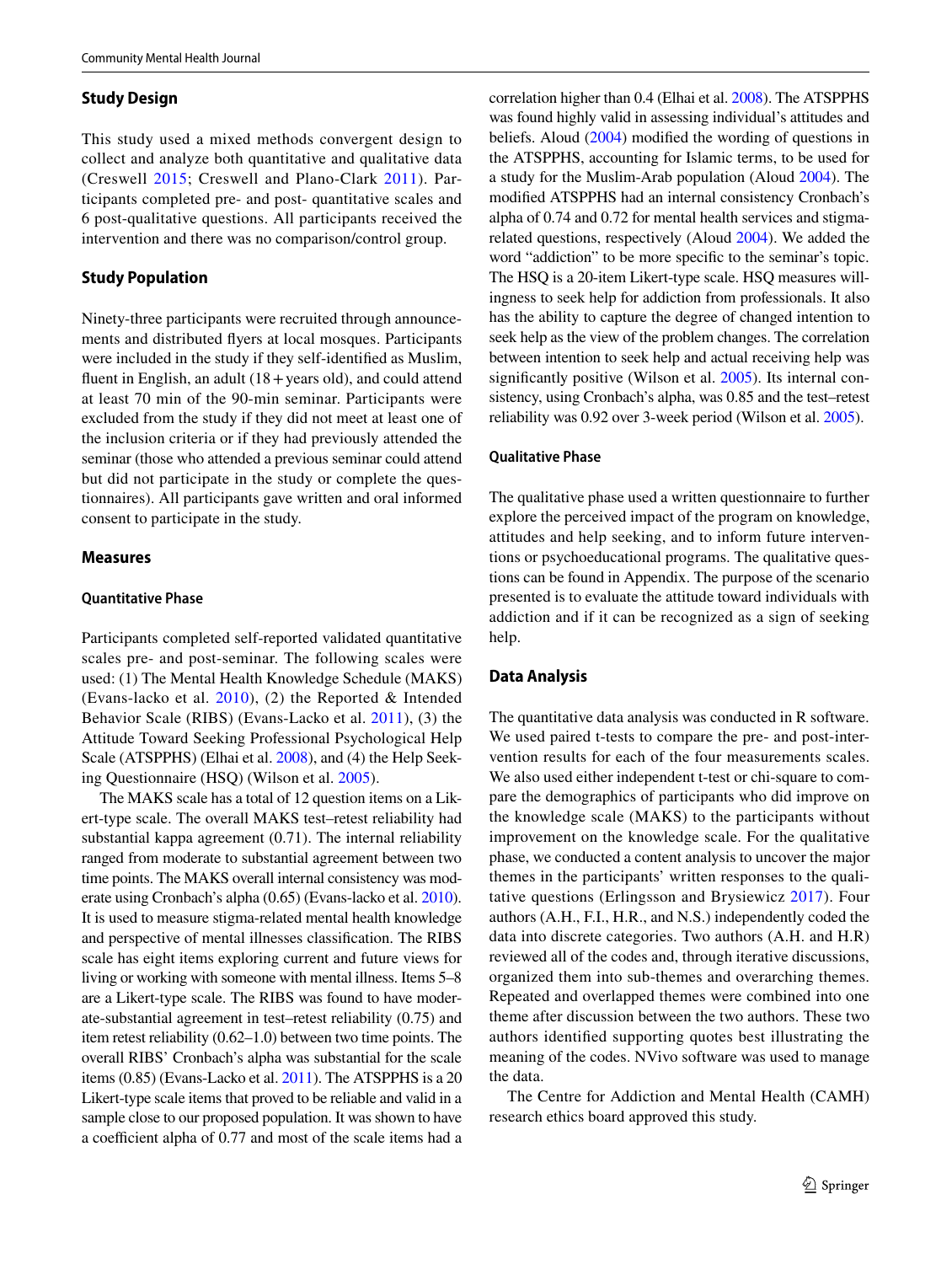## **Results**

A description of the sample's demographics  $(n=93)$  are presented in Table [1](#page-3-0). Two individuals were eliminated from the study analysis but allowed to attend the seminar due to insufficient fluency of the English language. The average age of the sample was 37 years-old and the majority of participants (65.6%) were women. The sample refected diverse ethnicities (37.6% South Asian, 26.9% African, and 18.3% Middle Eastern) with 82.8% of our participants having completed a college/university degree. Over half of participants (57.6%) reported living with

<span id="page-3-0"></span>**Table 1** Description of the sociodemographic of our sample

| Participants' variables                      | Recruited par-<br>ticipants $(n=93)$ ,<br>$n(\%)$ |  |
|----------------------------------------------|---------------------------------------------------|--|
| Age, mean $\pm$ SD                           | $37.0 \pm 14.2$                                   |  |
| Gender: female                               | 61 (65.6)                                         |  |
| Participants without children                | 46(50.0)                                          |  |
| Marital status                               |                                                   |  |
| Single                                       | 36 (38.7)                                         |  |
| Married                                      | 45 (48.4)                                         |  |
| Separated                                    | 5(5.4)                                            |  |
| Divorced                                     | 6(6.5)                                            |  |
| Widowed                                      | 1(1.1)                                            |  |
| Ethnicity                                    |                                                   |  |
| African                                      | 25(26.9)                                          |  |
| Middle Eastern                               | 17(18.3)                                          |  |
| South Asian                                  | 35 (37.6)                                         |  |
| East Indian                                  | 2(2.2)                                            |  |
| Caribbean                                    | 3(3.2)                                            |  |
| Caucasian                                    | 3(3.2)                                            |  |
| Latino                                       | 1(1.1)                                            |  |
| Other                                        | 7(7.5)                                            |  |
| Education                                    |                                                   |  |
| Under grade 12                               | 2(2.2)                                            |  |
| High school                                  | 14(15.1)                                          |  |
| Undergraduate                                | 36 (38.7)                                         |  |
| College degree                               | 15(16.1)                                          |  |
| Graduate degree                              | 26(28.0)                                          |  |
| Unemployed                                   | 37 (39.8)                                         |  |
| Annual income                                |                                                   |  |
| Less than $$20,000$                          | 11(16.4)                                          |  |
| \$20,000-34,999                              | 11(16.4)                                          |  |
| \$35,000-49,999                              | 8(11.9)                                           |  |
| \$50,000-74,999                              | 15 (22.4)                                         |  |
| Equal or greater than \$75,000               | 22 (32.8)                                         |  |
| English as primary language: No              | 38 (41.8)                                         |  |
| Work or study in the mental health field: No | 70 (78.7)                                         |  |

someone with mental illness and half (51.6%) stated that they have a close friend with a mental illness. 45.7% and 31.5% indicated that they worked or lived close to a person with mental illness, respectively.

#### **Knowledge**

There was a signifcant increase in the knowledge about addictions on MAKS after the seminars in comparison to baseline (prior to the seminar)  $(t=3.7; p<0.001)$  (mean difference = 1.2; 95% CI 0.5–1.8). Table [2](#page-4-0) shows the differences in responses between participants who improved on MAKS scores  $(n=52; 55.9%)$  and the participants without improvement on MAKS ( $n=41$ ; 44.1%). There were no differences in the demographics of these two groups except that the non-improved group were older (average  $34 \pm 12.3$ )  $(p=0.02)$  and had a lower rate of unemployment (22.0%) than the improved group  $(59.5\%)$  ( $p=0.001$ ). Three main themes emerged through the qualitative analysis of questions addressing knowledge acquisition.

#### **Qualitative Themes**

**Participants were Receptive to Integrating Islamic Content as it Enhanced their Understanding of the Addictions** Participants generally reported that the Islamic content was well received and 61.3% of the participants reported that it helped them better understand and internalize the scientifc information in the seminar. One participant said, "The Islamic context clearly highlights engaging in addiction behaviors and I see that it agrees with science." Some reported that including Quranic verses and the Hadith emphasized the importance of the topic in the Islamic tradition. Some stated that including the Islamic context made them realize that the issue is prevalent in the Muslim community. One participant elaborated:

*This seminar was very helpful in expanding my understanding of addictions. I appreciate the Islamic references and specifc Quranic verses and Hadith which were mentioned. I also am appreciative of the speakers because they were Muslim, bringing their cultural and religious understanding to this challenging topic of addictions. I am glad to have attended this seminar. It is a very good start to open discussion on this topic in our community spaces*.

Some participants elaborated that understanding Islam's history of gradual prohibition helped them in understanding that treatment is a longitudinal and difcult proce**ss** which increased their empathy, compassion and willingness to help individuals struggling with addictions. One participant wrote*, I found the Islamic context enlightening, as I was unaware of the revelations regarding substance use.* It is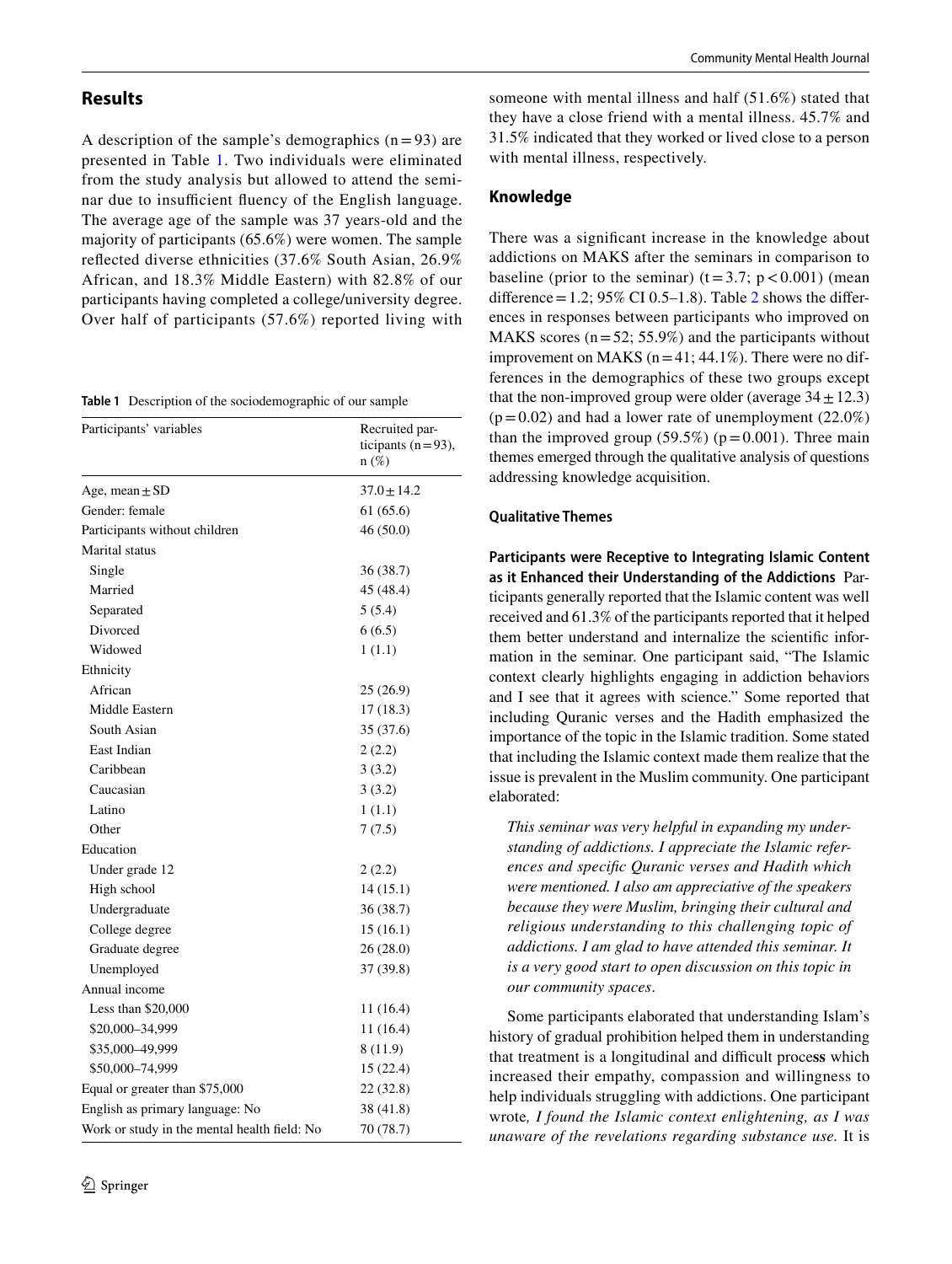| Component of Stigma                                                           | Positive quantitative changes of knowledge                                                                                                                                                                                                                                                                                                                                                                                                                                                                                                                               | Negative quantitative changes of knowledge                                                                                                                                                                                                                                                                                                                                                                                                                                                                                                                                                                                                                                                                                                                                                                                                                                                                                                                                                                 |
|-------------------------------------------------------------------------------|--------------------------------------------------------------------------------------------------------------------------------------------------------------------------------------------------------------------------------------------------------------------------------------------------------------------------------------------------------------------------------------------------------------------------------------------------------------------------------------------------------------------------------------------------------------------------|------------------------------------------------------------------------------------------------------------------------------------------------------------------------------------------------------------------------------------------------------------------------------------------------------------------------------------------------------------------------------------------------------------------------------------------------------------------------------------------------------------------------------------------------------------------------------------------------------------------------------------------------------------------------------------------------------------------------------------------------------------------------------------------------------------------------------------------------------------------------------------------------------------------------------------------------------------------------------------------------------------|
| Self-reported changes in knowledge reported<br>on MAKS                        | Positive changes on knowledge occurred<br>by average of 3.1 points on MAKS in 52<br>participants                                                                                                                                                                                                                                                                                                                                                                                                                                                                         | 41 participants had either no change on their<br>scores on MAKS or decreased scores after the<br>seminar (average of 1.6 points decreased)                                                                                                                                                                                                                                                                                                                                                                                                                                                                                                                                                                                                                                                                                                                                                                                                                                                                 |
| Examples of participants responses corre-<br>sponding to changes in knowledge | History of Islamic approach toward addiction<br>emphasized gentle approach to others with<br>addiction<br>Mental illnesses are recognized by Islam<br>Seminars clarify misconception<br>Addiction is an illness<br>Addiction does not mean poor faith<br>Requesting information about treatment<br>process<br>Requesting resources specialized for Muslims<br>Participants requested "Ways to motivate a<br>person with addiction to get help"<br>No participants were found to be off put by<br>or unreceptive to the Islamic content of the<br>Psychoeducation seminar | Getting closer to God is protective from addic-<br>tion<br>Islamic content re-enforced commitment to help<br>others. Hard to assess impact, I was already<br>pretty educated. Islamic context reinforced my<br>commitment to helping people with addictions<br>The topic was familiar to several participants<br>this didn't help much since I knew most of the<br>topic. Another participant said as a psychol-<br>ogy student, the information was familiar. I<br>enjoyed the Islamic perspective because it<br>enriches our understanding. I think this is<br>especially useful for our parents and elders<br>Participants requested ways to motivate a<br>person with addiction to get help as well as<br>information about "coping" with a person<br>with addiction<br>Requesting information about treatment process<br>Requesting information about ethnicity $\&$<br>impact on addiction<br>Requesting information about other mental<br>illnesses<br>Requesting resources specialized for Muslims |

<span id="page-4-0"></span>**Table 2** Self- reported changes in psychoeducation by participants on The Mental Health Knowledge Schedule (MAKS) in addition to sample qualitative responses

important to note that no participants reported being neutral, ambivalent or unreceptive to the Islamic context.

**The Seminar Clarifed Several Misconceptions Related to Addiction** Several participants indicated a lack of awareness regarding the lethal impact of substance withdrawal. More than 1 in 6 participants reported that the seminar clarifed misconceptions they had about addictions. For example, one participant explained, "[The seminar] helped clear misconceptions around stopping "cold turkey" to get over an addiction. The Islamic context reinforced the guidance provided in the Quran in regard to addiction and substance use."

Participants reported that learning about the genetic, biological and neurological studies on addiction gave them a better understanding of how discontinuing substance use is very difficult. Some participants noted that individuals with addiction commonly relapse several times before they successfully discontinue substance use. This clarifed the misconception that addiction is a disease rather than a habit or a choice. One participant refected,

[The seminar] helped me change my perspective on addiction from being an irresponsible choice to an illness. I really appreciated the Islamic perspective because it is rarely included in discussions, but it is a huge part of the experience for most Muslims.

Finally, some participants emphasized that addiction does not refect someone's lack of faith or spirituality.

**Participants Wanted to Further Increase their Mental Health Knowledge** Participants demonstrated a strong interest for further learning and more psychoeducational seminars. 47.3% of participants requested more information on other topics and additional information on topics such as, neuroscience and the genetics of addiction, other forms of addictions such as social media, gaming, and electronics (screen time), and several other mental health topics. Some participants also sought information and resources to help family or community members or friends to motivate them to seek treatment or to take preventative approaches to prevent addictions and mental health issues.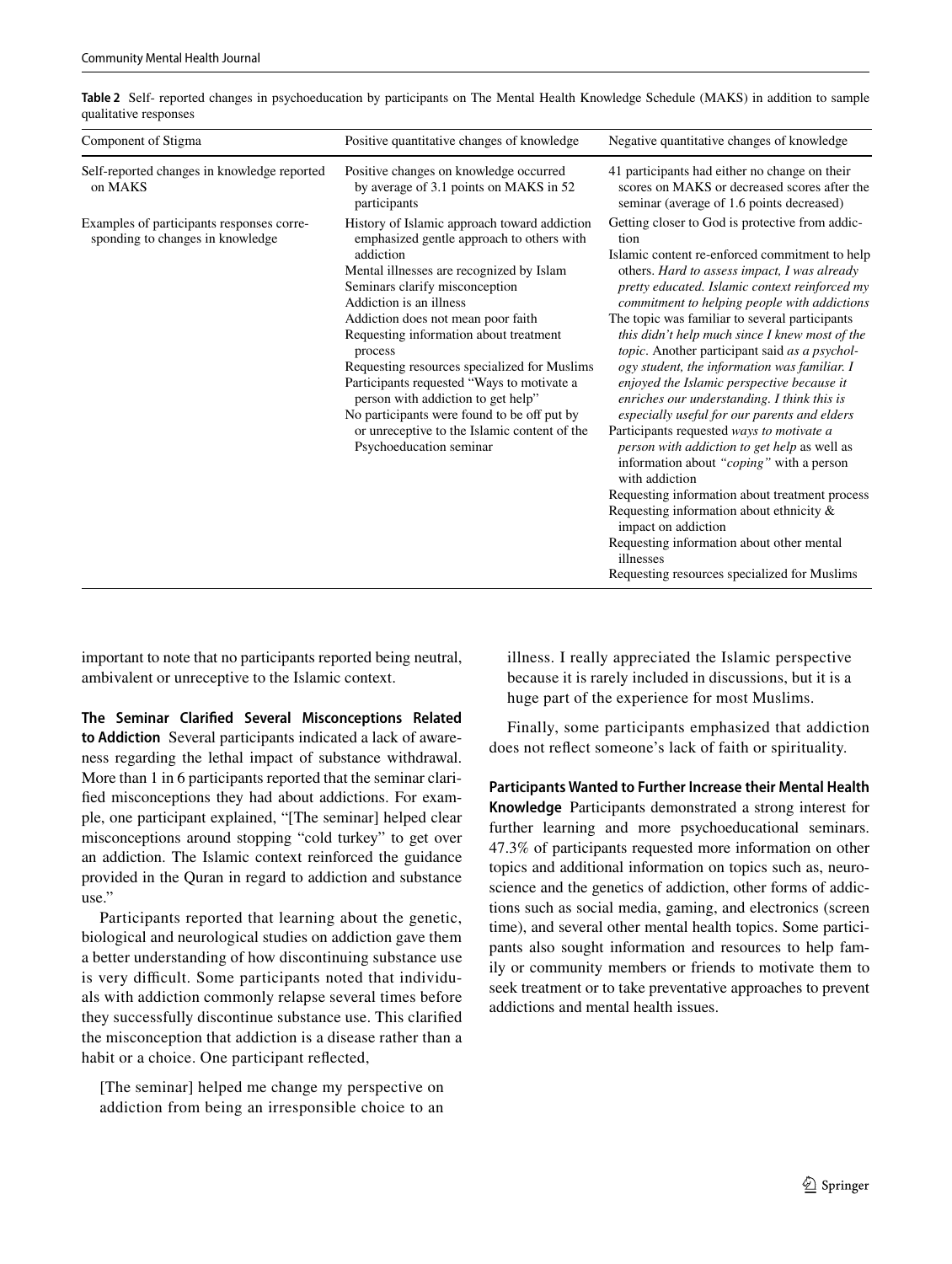#### **Attitude Toward Others with Addiction**

There was a signifcant increase in positive attitudes towards individuals with addictions on the ATTSPPHS scale  $(t=2.9;$  $p=0.004$ ) (mean difference = 1.8; 95%CI 0.6–3.0) and RIBS  $(t=3.8; p<0.001)$  (mean difference = 1.1; 95%CI 0.5–1.6) in comparison to baseline (pre-seminar). There was also a signifcance decrease on social stigma items on ATTSPPHS  $(t = -2.4; p = 0.02)$  (mean difference = -0.6; 95%CI – 1.1)  $to -0.1$ ).

#### **Qualitative Themes**

**Integrating Islamic Context Motived Participant's Empathy, Compassion and Willingness to Help and Discouraged Judg‑ ment Towards Individuals with Addictions** Related to the Islamic context, 48.4% of participants reported that integrating the Islamic content motivated them to help others. This was especially emphasized as participants learnt how historically respected individuals in Islam dealt with individuals with addiction with incredible compassion. The seminar also encouraged individuals to be non-judgemental in their approach to helping someone with an addiction. None of the participants reported being unreceptive to the Islamic context. One participant refected "[I am] further encouraged to check my biases and offer more compassion to individuals with addictions. Despite the stigma in our community, it is important to consider what the Quran says about addictions."

59.6% of participants responded to the attitude question in Appendix with insight that the person in the scenario who is presenting repeatedly drunk at a mosque is a sign that they need help, and some offered to get this person to treatment. In addition, 25.5% of the responders recognized that the person struggling from addiction has a problem and that they would refrain from being judgmental. One participant responded, "After looking at the Islamic teachings, I wouldn't judge that person." In contrast, 14.9% indicated that they would not know how to react or would feel uncomfortable.

**Holding the Seminar in the Mosque Promoted Raising Awareness and Community Safety, Support and Resil‑ ience** 44 participants were asked about their preference to hold the seminar at a mosque. 29 individuals (65.9%) out of 44 participants responded that they favored the mosque as the place to hold psychoeducational seminars. Some participants elaborated that the mosque can serve as a community base for improved accessibility for educational seminars as well as other mental health services, as compared to medical or healthcare settings. Presenting the seminar at a mosque gave them trust and confdence in the material delivered. Many stated that the stigma related to addiction was reduced because it facilitated communication about addictions with other attendees leading to increased awareness, promotion of open dialogue and transformation of the mosque into a safe space to discuss addictions. One participant shared, "This seminar is in a spiritual space, [it] affects my openness to discuss the topic of addictions because I am with people who share the same religion as me. I feel comfortable, since it is a masjid (mosque) setting." Many participants expressed feeling apprehensive, fearful or distrustful to attend the seminars or receive services related to addictions in a hospital setting. For example, one participant noted, "Community centres are more open whereas hospitals are closed and rigid in practice."

Other individuals explained that this openness is due to a feeling of community support from others who share the same beliefs. As one wrote, "It helps to reduce the stigma and shame and be more open to free-speech." In addition, others expressed that the mosque seemed to foster community resilience for participants.

In contrast, only one participant (2.3%) expressed that they felt restricted because the seminar was held in the mosque. This participant noted,

The environment felt restrictive because I feel many Muslims are either unaware or in denial about the extent of addiction problems in our community and society at large. Domestic abuse, drug addiction, depression is rampant in many of the people [who] don't come to the masjid (mosque).

Also, Only one participant (2.3%) felt ambivalent about holding the psychoeducational seminars in the mosque because of fear that other Muslims would hear about his problems. Three participants (6.8%) reported having no preference to have seminars in the mosque as opposed to in a community centre or hospital setting.

## **Help‑Seeking Behaviors**

## **Qualitative Themes**

**Increased Help‑Seeking Behaviour** 18.3% of participants expressed they would be likely to reach out for addiction services to get help currently or in the future if needed. Some commented that the seminar reduced their shame in seeking both medical help and religious services for problems with addictions. For example, one participant shared, "After this seminar, I would like to share the mental illness sickness with my doctor."

**Supporting Friends and Family, Community Members in Receiving Addictions Services** 63.4% of participants refected that the seminar motivated them to help other family or friends who are struggling with addiction. The major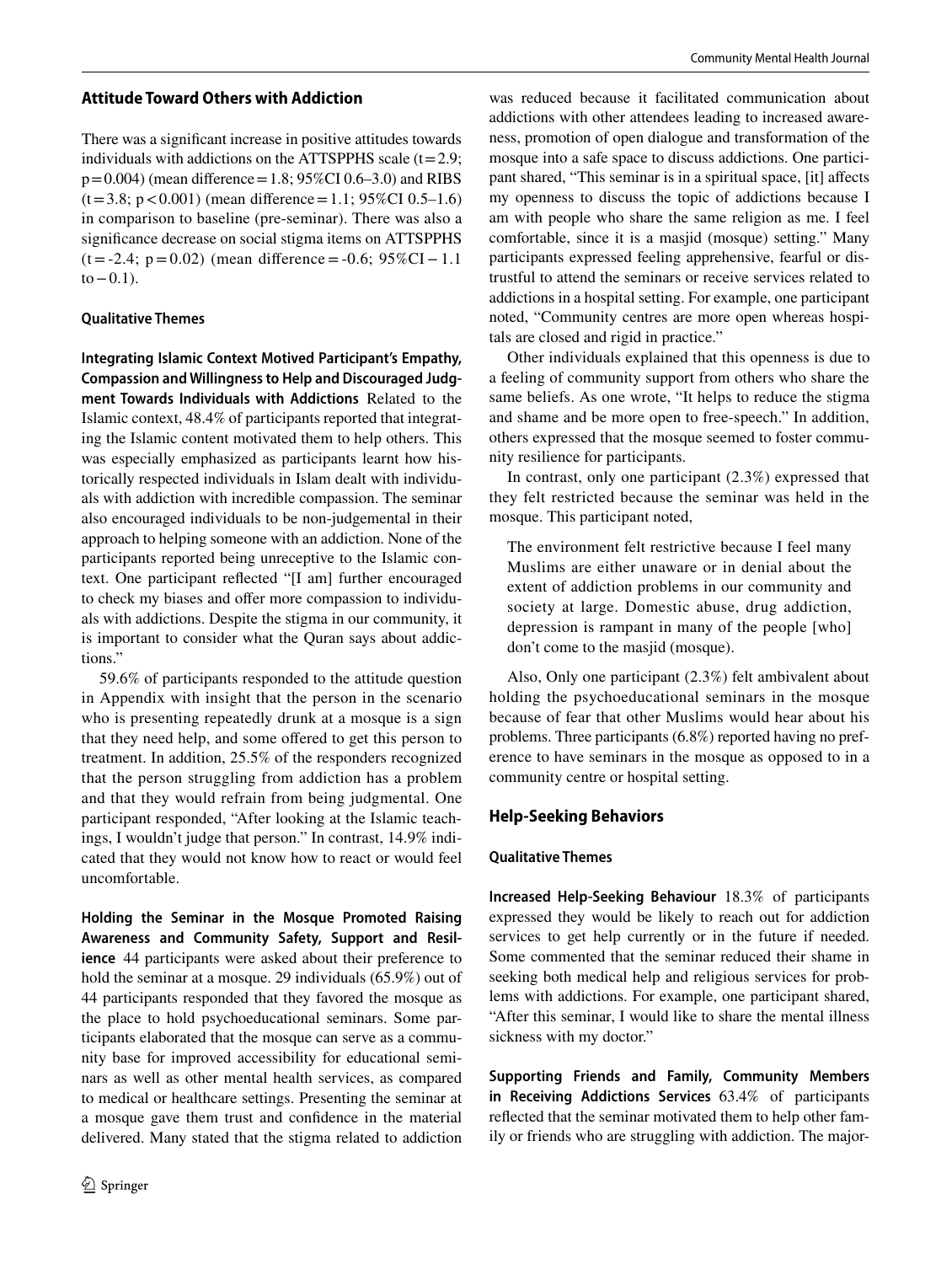ity of participants expressed they were compelled to help others and requested more information and resources so they can learn how to help. For example, one participant compassionately shared, "As a community member, [I would] politely ask if they [individuals struggling with addiction] want help or offering your friendship to open doors for potential future interventions." Several participants inquired about how to help someone who is not aware of their addiction issue or someone who is resistant to seeking assistance. Only 4.3% of participants were ambivalent or unmotivated to help individuals who have struggles with addiction and continued to hold the belief that they need more spiritual guidance or practice.

**Barriers of Addiction Service Access** More than 50% of participants indicated that the primary barrier to accessing services was stigma. Interestingly, participants' responses clarifed that the stigmatization of Muslim communities is far more complex than simply being stigmatized for addictions issues. Several participants expressed fears of being judged by mental health practitioners and some participants explicitly noted a signifcant fear of discrimination as well as fears of loss of employment, being misunderstood or feeling ashamed and other barriers to accessing services. Many participants also feared social repercussions, such as being ostracized, shunned or "seen in a negative light". A common fear expressed by several participants was concern over how family members might react negatively to an individual disclosing their struggle with addictions. Despite these fears, the majority of participants expressed that the seminar efectively reduced stigma and helped create a safe space to discuss an important issue within the Muslim community.

Confdentiality was a key factor for participants. If they felt confdentiality was safeguarded, they felt safe to access care. Fears around breach of confdentiality were a signifcant barrier to access for Muslim populations. About one ffth of participants (20.4%) expressed fears in accessing services as they worried about the ramifcations such as loss of employment if confdentiality was not maintained. One participant expressed that one barrier would be "lack of confdentiality and [its] impact on future career prospects." In addition, 32.3% of participants cited cost as a barrier to accessing services and 26.9% of participants noted that there is a lack of availability in services. Some participants elaborated that waitlists had been very long, mental health professionals had been unresponsive, their cultural needs had been dismissed or that they felt pressured to take medication when they did try to access services. Finally, more than 16.1% participants noted that a non-Muslim practitioner or one who isn't culturally sensitive would be a barrier to accessing mental health or addictions services. One participant explained "Psychologists and panels that are non-Muslims [are barriers] because they are not aware of the religious and social constraints [of Muslims]. Another participant recommended that mental health practitioners should have "an understanding of current social issues and problems of people who identify as Muslim Canadians, and the implications of having diferent identities".

**Facilitators of Addiction Service Access** 14% of participants shared that they would be compelled to access services if their service provider adapted cultural or spiritual competencies in their practice. A quarter of participants (25.8%) requested that their mental health provider be Muslim as they felt it would be important that their counsellor share the same understanding of their beliefs and faith. Several participants expressed that they would still seek spiritual counseling or counseling from an imam, spiritual leader, or member of the clergy, highlighting that religion plays a central role in their lives. Thus, the majority of participant responses in this study refect a strong need for addictions services that are faith-adapted. For example, one participant wrote, "This seminar was a reality check for me about how addictions are real even in our Muslim communities. Addiction is a growing problem and the Muslim community needs to be more educated about how to break the stigma".

## **Discussion**

This mixed methods study is the frst community psychoeducation intervention aimed at reducing stigma around mental health and addictions in Muslim populations in Canada. The fndings from this study support that low-cost, psychoeducation programs that combine Islamic principles and medical knowledge can successfully reduce stigma in Muslim populations. The quantitative and qualitative results demonstrate signifcant improvements in areas of knowledge, attitudes, and willingness to seek professional help and help others with addictions through this Muslim faith-adapted psychoeducation program.

Stigma, service accessibility, and factors related to healthcare providers' were corroborated in our study as common barriers to access mental health services, which is consistent with the report by the Mental Health Commission of Canada (McKenzie et al. [2016](#page-9-24)). Stigma was identifed as the greatest barrier to mental health service access for Muslim populations in Canada. Fear of stigma was more complex for this population due to fear and shame of judgment and ostracizing from their own community, a heightened fear of discrimination from non-Muslims in addition to the stigma of addiction itself. For Muslim populations in the US, mental health stigma, compounded with cultural mistrust of Western mental health systems, posed major barriers to help-seeking (Amri and Bemak [2013](#page-9-25)). Mental health stigma was also cited by various other racialized and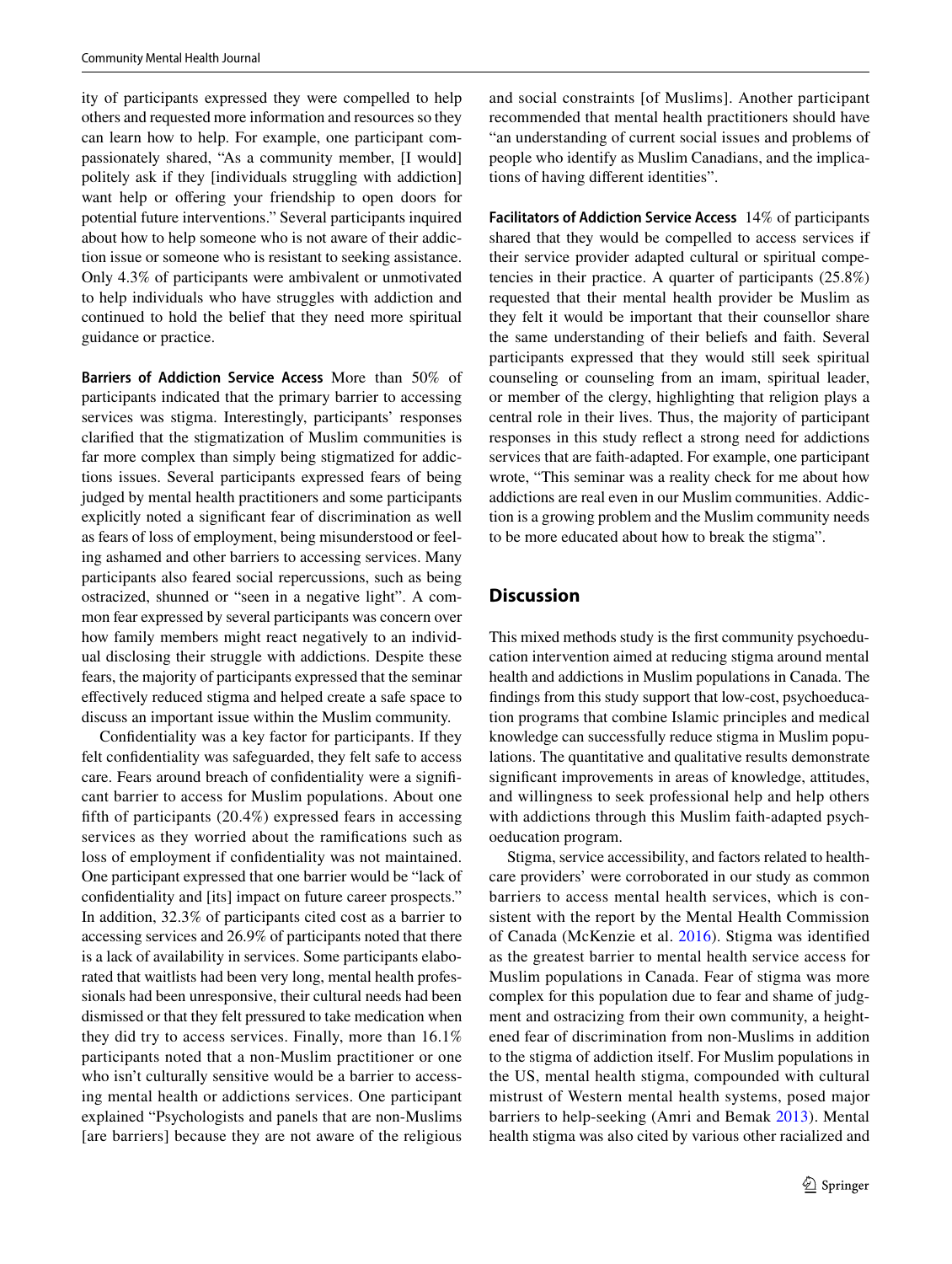migrant populations as the major barrier preventing people from seeking care for mental health and addictions issues (Chiu et al. [2005;](#page-9-26) Thomson et al. [2015;](#page-9-27) Whitley et al. [2006](#page-10-3); Wynaden et al. [2005](#page-10-4)).The literature supports that anti-stigma awareness and psychoeducation campaigns are successful in increasing willingness to disclose mental health issues to family and employers and increase the likelihood of seeking help. Mass media mental health campaigns (Cheng et al. [2016\)](#page-9-28) and multi-family psychoeducation groups for families of clients in mental healthcare (Chow et al. [2010](#page-9-29)) carried out in hospital settings in Toronto, Canada and been found to be efective in reducing mental health stigma and increasing willingness to seek mental healthcare. This study demonstrates that psychoeducation program carried out in community settings like the mosque can also be impactful in faith communities.

Many of the participants noted that holding seminars in the mosque setting reduced stigma, increased awareness, facilitates more positive attitudes towards people living with addictions and improved community resilience. The fnding of this study indicates that collaborative community programs embedded within faith-based institutions might be suitable for controversial or stigmatized topics such as addictions. However, strategic planning, including collaborating with existing community Muslim organizations to provide a sense of familiarity and trust to community members attending workshops is essential. Additionally, given the cultural, racial, and ethnic diversity within the Muslim community, creating an inclusive and evolving process in soliciting and implementing feedback from community leaders and constituents is essential to the development of tailored seminars that truly meets the unique needs of various Muslim communities. Future studies would beneft from comparison of the efficacy of these programs in the community versus hospital settings. Many participants reported their fears of being discriminated against, judged or misunderstood by a non-Muslim practitioner. Indeed, many participants shared that non-Muslim practitioners lack an understanding of important social, spiritual and historical dimensions that are central to Muslims and pertinent to their life and service provision. The lack of acknowledgment of spirituality by Western psychology, psychiatry, and medicine remains a major barrier, impeding the ability of faith communities to seek mental health and addictions services (Islam et al. [2017](#page-9-30); Jisrawi and Arnold [2018\)](#page-9-2).

Mental healthcare seeking was facilitated by accessibility, supportive mental healthcare providers and the availability of Muslim mental healthcare professionals. This study supports the further development of culturally and spiritually adapted models of care that can appeal to racial and religious minorities like Muslim populations. The development of Islamically-integrated psychotherapy and counseling is beginning to make strides globally (Ahmed and Amer [2013,](#page-9-31) [2018;](#page-9-32) Rassool [2016\)](#page-9-33). Many mosques and spiritual centers in Toronto, Canada offer professional counseling, which has greatly advanced the capacity for Islamically-integrated mental healthcare in the country.

Participants' perception of confidentiality was a significant biggest barrier to accessing care. Mistrust of services and concerns around confdentiality are large barriers in accessing mental health services in our sample. It is evident that mental health practitioners treating Muslims and individuals of other minority groups need to emphasize patient-clinician confdentiality and highlight the limits of confdentiality clearly.

Improvement in the knowledge component was most evident in the younger cohort of the sample. A possible explanation for why older participants did not internalize the psychoeducational material as efectively is that they may be more likely to use English as a second language than the younger cohort. Another possible explanation is that older participants might have been more resistant to shifting their beliefs due to longstanding, preconceived cultural and religious ideas around addictions. Over 40% of our sample had college or graduate degree but the rate of unemployment was also high 39.8%. This high rate of unemployment along with its financial consequences could pose as a risk factors for addiction and mental illnesses. Therefore, it seems more critical to combat stigma related to addiction/mental illnesses and facilitate access to mental health resources with intervention programs.

There are some study limitations that should be noted. The fnding that older Muslim populations did not experience the same reduction in addictions stigma after completing the program suggests that this psychoeducation intervention needs to be revised for older adult populations. For example, providing language options beyond English and having presenters that older adults can relate to may be beneficial. Participants who self-reported no change in their knowledge pre- and post-seminar seemed to have lower rates of employment in our sample. Lower rates of employment could refect lower levels of educations. Further investigation is needed to better understand how age, employment, and education efect knowledge transfer from a psychoeducational seminar.

While the quantitative leg of the study employed various measures, the short answer and written nature of the qualitative phase did not allow for in-depth data collection. Future interventions could employ the use of in-depth interviews or focus group discussions. Furthermore, performing follow-up testing and interviews 1 year after the intervention would be beneficial in assessing the long-term impact of the anti-stigma intervention. Securing community buy-in by speaking to mosque congregants to understand their unique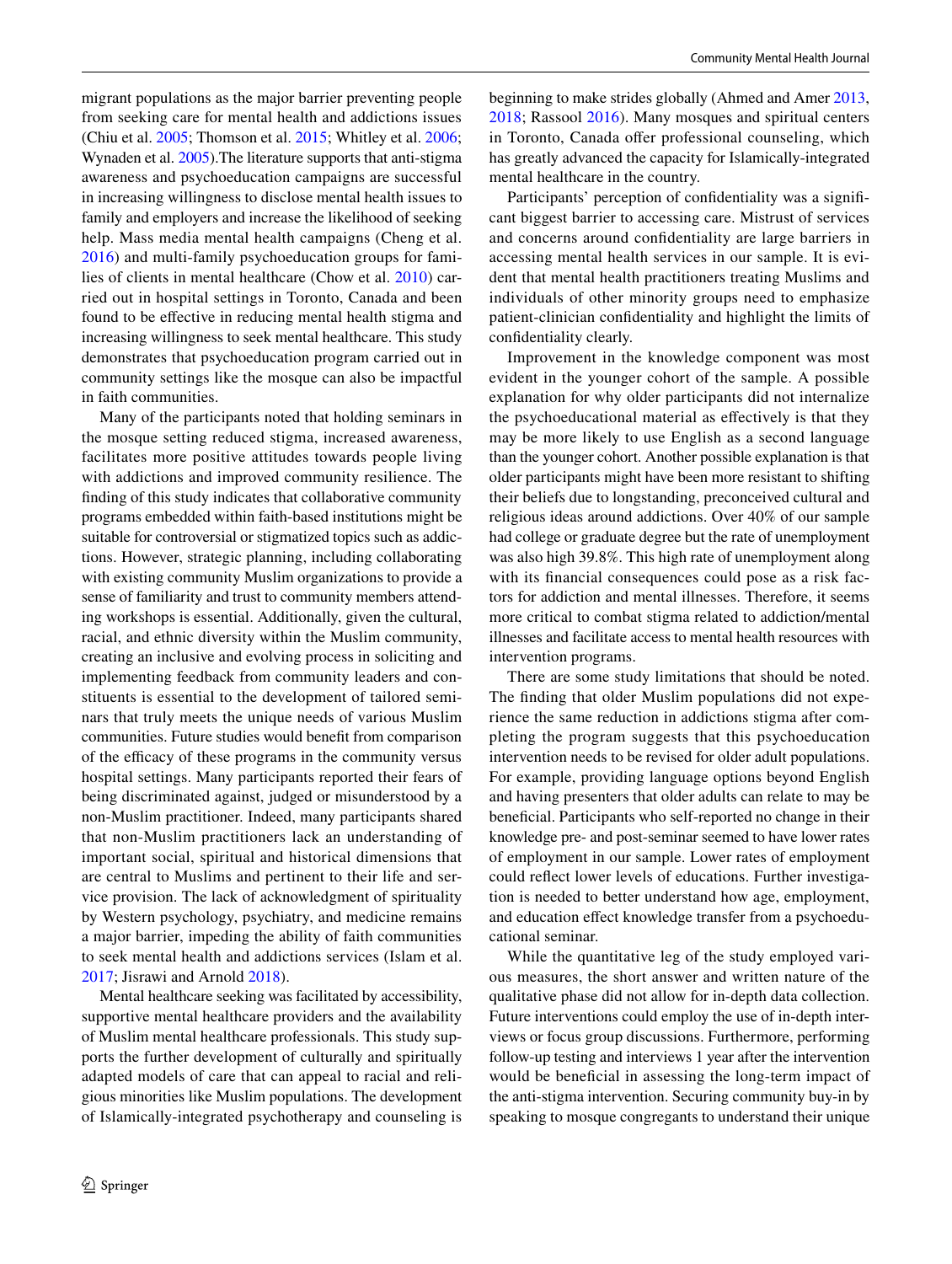<span id="page-8-0"></span>

| Table 3 Summary of recommendations by participants to improve the under-utilization of mental health or addictions services by Muslims |  |
|----------------------------------------------------------------------------------------------------------------------------------------|--|
|----------------------------------------------------------------------------------------------------------------------------------------|--|

| Factor                       | Recommendations                                                                                                                                                                                                                                                                                                                                                    |
|------------------------------|--------------------------------------------------------------------------------------------------------------------------------------------------------------------------------------------------------------------------------------------------------------------------------------------------------------------------------------------------------------------|
| 1. Practitioners             | Services should be provided by a practitioner who is trained in cultural and faith adaption or co-facilitated by<br>a spiritual leader                                                                                                                                                                                                                             |
| 2. Place to provide services | Psychoeducational and prevention services can be provided in mosques. Some outpatient services can be<br>provided in community centres. If it is necessary to provide services in hospital settings, accommodations<br>for patients' spirituality should be taken into account. Participants are likely to drop out if they feel pres-<br>sured to take medication |
| 3. Confidentiality           | Reassurances about protecting confidentiality need to be reinforced multiple times in a way patients under-<br>stand and trust                                                                                                                                                                                                                                     |
| 4. Feasibility               | Services need to be feasible in terms of cost, wait times, and accessibility (e.g. distance)                                                                                                                                                                                                                                                                       |
| 5. Safety                    | Services need to be free of stereotyping, discrimination, judgement, and stigmatization in order for commu-<br>nity members to feel safe in accessing services                                                                                                                                                                                                     |
|                              | 6. Program or policy development It would be helpful to establish a system of cultural brokers to better represent the cultural needs of Muslim<br>communities when designing a program that serves this population                                                                                                                                                |

perspectives and to provide them an opportunity to shape the intervention would help increase the efectiveness of antistigma efforts. Involving the imam, or religious leader of the mosque, or other well-known members of each mosque's congregation in the presentation could also help in facilitating the education of mosque leaders and demonstrating a unifed approach to addictions. Ensuring the delivery of seminars in diferent languages according the community's need would ensure reaching a larger Muslim population. Table [3](#page-8-0) summarizes recommendations to better serve Muslim communities.

**Acknowledgements** Our research team acknowledges the hard work and great collaborative efforts done by our research Coordinators: Shirin Ahmed and Sairah Uddin. We would also like to extend our appreciation to the volunteer efforts of the Psychiatry Residents and Psychiatrists who delivered the seminars throughout our study, which included: Dr. Bassaam Salim, Dr. Zainab Furqan, Dr. Saadia Sediqzadah and Dr. Rida Hashmi.

**Funding** This work was supported by Bhasin Consulting Inc. Fund for Inclusion in Mental Health, Centre for Addiction and Mental Health (CAMH). Partial funding was also provided through by Student-Assembly Merit Award from the Johns Hopkins Bloomberg School of Public Health.

**Data Availability** The data and materials used in this study are available upon request.

#### **Compliances with Ethical Standards**

**Conflict of interest** The authors declare no confict of interest.

**Ethical Approval** This research study has been approved by the research ethics board of the Centre of Addiction of Mental Health in Toronto, ON, Canada.

# **Appendix**

See Table [4](#page-8-1).

| Sub-components of stigma | Questions addressing each component                                                                                                                                                                                 |
|--------------------------|---------------------------------------------------------------------------------------------------------------------------------------------------------------------------------------------------------------------|
| Knowledge                | How did this seminar impact your understanding of addictions?<br>How did the Islamic context influence your understanding of this topic?<br>What additional information would you like to understand on addictions? |
| Attitude                 | What are your thoughts about someone who shows up repeatedly intoxi-<br>cated at your local mosque?                                                                                                                 |
| Help-seeking behaviors   | What would make you more likely to access mental health supports?<br>What would make you less likely to access mental health supports?                                                                              |

<span id="page-8-1"></span>**Table 4** Qualitative questions subdivided by the subcomponents of stigma that they are addressing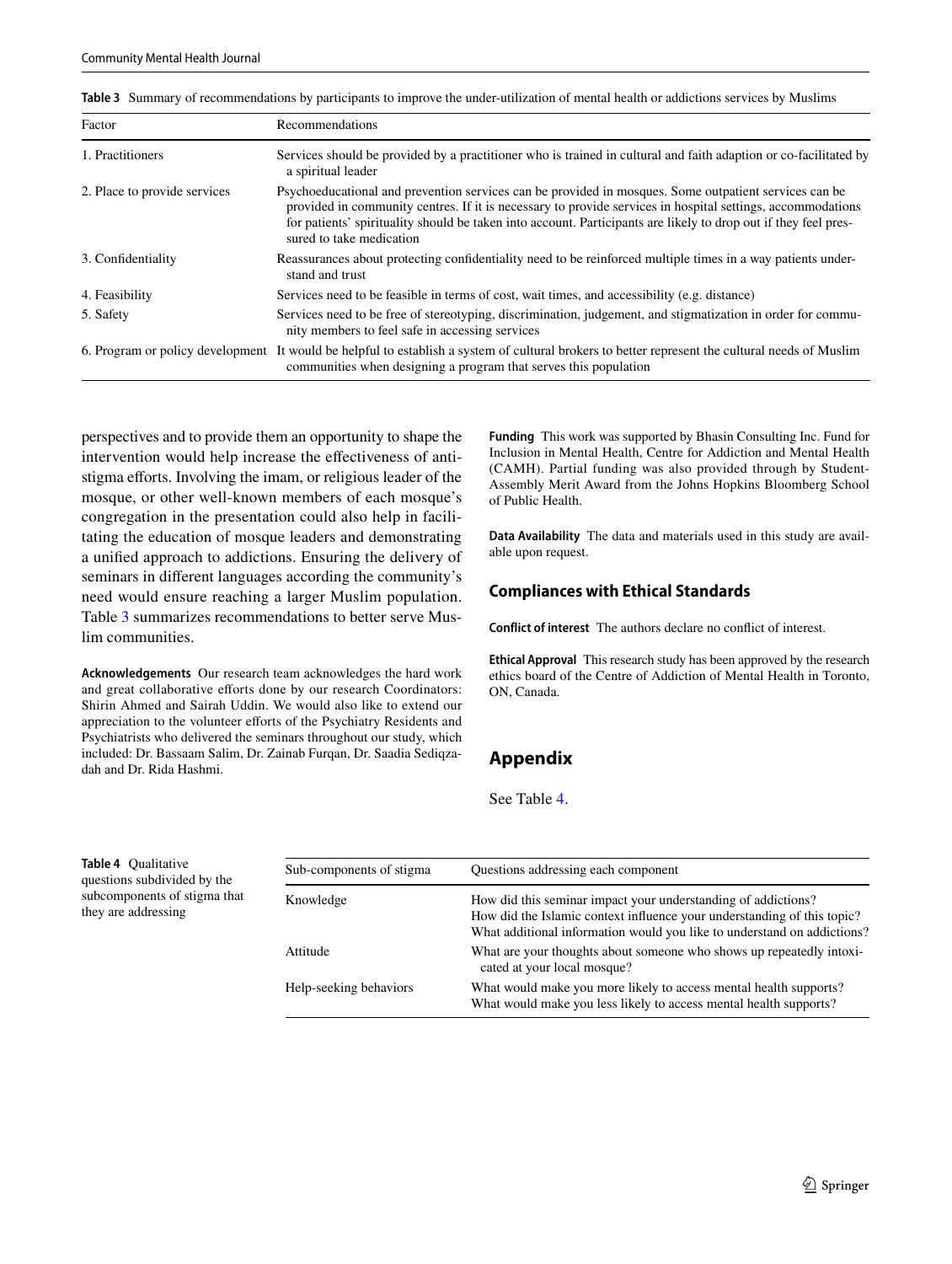#### **References**

- <span id="page-9-1"></span>Abu-Ras, W., Ahmed, S., & Arfken, C. L. (2010). Alcohol use among U.S. Muslim college students: Risk and protective factors. *Journal of Ethnicity in Substance Abuse*. [https://doi.org/10.1080/15332](https://doi.org/10.1080/15332640.2010.500921) [640.2010.500921](https://doi.org/10.1080/15332640.2010.500921).
- <span id="page-9-31"></span>Ahmed, S., & Amer, M. (2013). *Counseling muslims: Handbook of mental health issues and interventions*. Abingdon: Routledge.
- <span id="page-9-32"></span>Al-Karam, C. Y. (2018). *Islamically integrated psychotherapy: Uniting faith and professional* (3rd ed.). West Conshohocken: Templeton Foundation Press.
- <span id="page-9-3"></span>Algabbani, A. M., Almubark, R., Althumiri, N., Alqahtani, A., & Bin-Dhim, N. (2018). The prevalence of cigarette smoking in Saudi Arabia in 2018. *Food and Drug Regulatory Science Journal, 1*(1), 1. [https://doi.org/10.32868/rsj.v1i1.22.](https://doi.org/10.32868/rsj.v1i1.22)
- <span id="page-9-13"></span>Ali, O. M., & Milstein, G. (2012). Mental illness recognition and referral practices among imams in the United States. *Journal of Muslim Mental Health*. [https://doi.org/10.3998/jmmh.10381](https://doi.org/10.3998/jmmh.10381607.0006.202) [607.0006.202](https://doi.org/10.3998/jmmh.10381607.0006.202).
- <span id="page-9-4"></span>AlMarri, T. S. K., & Oei, T. P. S. (2009). Alcohol and substance use in the Arabian Gulf region: A review. *International Journal of Psychology, 44*(3), 222–233. [https://doi.org/10.1080/0020759080](https://doi.org/10.1080/00207590801888752) [1888752](https://doi.org/10.1080/00207590801888752).
- <span id="page-9-22"></span>Aloud, N. (2004). *Factors afecting attitudes toward seeking and using rormal mental health and psychological services among Arab-Muslims population*. The Ohio State University.
- <span id="page-9-25"></span>Amri, S., & Bemak, F. (2013). Mental health help-seeking behaviors of muslim immigrants in the United States: Overcoming social stigma and cultural mistrust. *Journal of Muslim Mental Health, 7*(1), 43–63.<https://doi.org/10.3998/jmmh.10381607.0007.104>.
- <span id="page-9-5"></span>Arfken, C. L., & Ahmed, S. (2016). Ten years of substance use research in muslim populations: Where do we go from here? *Journal of Muslim Mental Health*. [https://doi.org/10.3998/jmmh.10381](https://doi.org/10.3998/jmmh.10381607.0010.103) [607.0010.103](https://doi.org/10.3998/jmmh.10381607.0010.103).
- <span id="page-9-15"></span>Awaad, R. (2017). A muslim graduate student from Sudan trapped by the travel ban. *American Journal of Psychiatry, 174*(10), 925–926. <https://doi.org/10.1176/appi.ajp.2017.17060700>.
- <span id="page-9-7"></span>Badr, L. K., Taha, A., & Dee, V. (2014). Substance abuse in middle eastern adolescents living in two diferent Countries: Spiritual, cultural, family and personal factors. *Journal of Religion and Health, 53*(4), 1060–1074. [https://doi.org/10.1007/s1094](https://doi.org/10.1007/s10943-013-9694-1) [3-013-9694-1](https://doi.org/10.1007/s10943-013-9694-1).
- <span id="page-9-12"></span>Brondani, M. A., Alan, R., & Donnelly, L. (2017). Stigma of addiction and mental illness in healthcare: The case of patients' experiences in dental settings. *PLoS ONE*. [https://doi.org/10.1371/journ](https://doi.org/10.1371/journal.pone.0177388) [al.pone.0177388](https://doi.org/10.1371/journal.pone.0177388).
- <span id="page-9-28"></span>Cheng, J., Benassi, P., de Oliveira, C., Zaheer, J., Collins, M., & Kurdyak, P. (2016). Impact of a mass media mental health campaign on psychiatric emergency department visits. *Canadian Journal of Public Health*. [https://doi.org/10.17269/CJPH.107.5265.](https://doi.org/10.17269/CJPH.107.5265)
- <span id="page-9-26"></span>Chiu, L., Morrow, M., Ganesan, S., & Clark, N. (2005). Spirituality and treatment choices by South and East Asian women with serious mental illness. *Transcultural Psychiatry*. [https://doi.](https://doi.org/10.1177/1363461505058920) [org/10.1177/1363461505058920.](https://doi.org/10.1177/1363461505058920)
- <span id="page-9-9"></span>Chiu, M., Lebenbaum, M., Newman, A. M., Zaheer, J., & Kurdyak, P. (2016). Ethnic diferences in mental illness severity: A population-based study of Chinese and south asian patients in Ontario, Canada. *Journal of Clinical Psychiatry*. [https://doi.org/10.4088/](https://doi.org/10.4088/JCP.15m10086) [JCP.15m10086.](https://doi.org/10.4088/JCP.15m10086)
- <span id="page-9-29"></span>Chow, W., Law, S., Andermann, L., Yang, J., Leszcz, M., Wong, J., et al. (2010). Multi-family psycho-education group for assertive community treatment clients and families of culturally diverse background: A pilot study. *Community Mental Health Journal*. [https://doi.org/10.1007/s10597-010-9305-5.](https://doi.org/10.1007/s10597-010-9305-5)
- <span id="page-9-17"></span>Creswell, J. W. (2015). *A concise introduction to mixed methods research*. Thousand Oaks: SAGE.
- <span id="page-9-18"></span>Creswell, J. W., & Plano-Clark, V. L. (2011). *Choosing a mixed methods design. Designing and conducting mixed method research*. Thousand Oaks: SAGE.
- <span id="page-9-21"></span>Elhai, J. D., Schweinle, W., & Anderson, S. M. (2008). Reliability and validity of the attitudes toward seeking professional psychological help scale-short form. *Psychiatry Research, 159*(3), 320–329. [https://doi.org/10.1016/j.psychres.2007.04.020.](https://doi.org/10.1016/j.psychres.2007.04.020)
- <span id="page-9-23"></span>Erlingsson, C., & Brysiewicz, P. (2017). A hands-on guide to doing content analysis. *African Journal of Emergency Medicine*. [https](https://doi.org/10.1016/j.afjem.2017.08.001) [://doi.org/10.1016/j.afem.2017.08.001](https://doi.org/10.1016/j.afjem.2017.08.001).
- <span id="page-9-19"></span>Evans-lacko, S., Little, K., Meltzer, H., Rose, D., Rhydderch, D., Henderson, C., et al. (2010). Mental health knowledge schedule. *Canadian Journal of Psychiatry, 55*(7), 157–165.
- <span id="page-9-20"></span>Evans-Lacko, S., Rose, D., Little, K., Flach, C., Rhydderch, D., Henderson, C., et al. (2011). Development and psychometric properties of the reported and intended behaviour scale (RIBS): A stigma-related behaviour measure. *Epidemiology and Psychiatric Sciences, 20*(3), 263–271. [https://doi.org/10.1017/S204579601](https://doi.org/10.1017/S2045796011000308) [1000308](https://doi.org/10.1017/S2045796011000308).
- <span id="page-9-8"></span>Fenta, H., Hyman, I., & Noh, S. (2006). Mental health service utilization by Ethiopian immigrants and refugees in Toronto. *The Journal of Nervous and Mental Disease, 194*(12), 925–934.
- <span id="page-9-16"></span>Herie, M., Godden, T., Shenfeld, J., & Kelly, C. (2007). *Addiction: Information guide*. Toronto: Centre for Addiction and Mental Health.
- <span id="page-9-30"></span>Islam, F., Multani, A., Hynie, M., Shakya, Y., & McKenzie, K. (2017). Mental health of South Asian youth in Peel Region, Toronto, Canada: A qualitative study of determinants, coping strategies and service access. *British Medical Journal Open*. [https://doi.](https://doi.org/10.1136/bmjopen-2017-018265) [org/10.1136/bmjopen-2017-018265.](https://doi.org/10.1136/bmjopen-2017-018265)
- <span id="page-9-2"></span>Jisrawi, A. N., & Arnold, C. (2018). Cultural humility and mental health care in Canadian Muslim communities. *Canadian Journal of Counselling and Psychotherapy., 52*, 43.
- <span id="page-9-14"></span>Jorm, A. F., Christensen, H., & Grifths, K. M. (2006). Changes in depression awareness and attitudes in Australia: The impact of beyondblue: The national depression initiative. *Australian and New Zealand Journal of Psychiatry, 40*(1), 42–46. [https://doi.org](https://doi.org/10.1111/j.1440-1614.2006.01739.x) [/10.1111/j.1440-1614.2006.01739.x](https://doi.org/10.1111/j.1440-1614.2006.01739.x).
- <span id="page-9-6"></span>Lee, G. P., Ghandour, L. A., Takache, A. H., & Martins, S. S. (2014). Investigating the association between strategic and pathological gambling behaviors and substance use in youth: Could religious faith play a diferential role? *American Journal on Addictions, 23*(3), 280–287. [https://doi.org/10.1111/j.1521-0391.2014.12101](https://doi.org/10.1111/j.1521-0391.2014.12101.x) [.x.](https://doi.org/10.1111/j.1521-0391.2014.12101.x)
- <span id="page-9-10"></span>Mauseth, K. B., Skalisky, J., Clark, N. E., & Kafer, R. (2016). Substance use in muslim culture: Social and generational changes in acceptance and practice in Jordan. *Journal of Religion and Health, 55*(4), 1312–1325. <https://doi.org/10.1007/s10943-015-0064-z>.
- <span id="page-9-24"></span>McKenzie, K., Agic, B., Tuck, A., & Antwi, M. (2016). *The case for diversity*. Ottawa: The Mental Health Commission of Canada.
- <span id="page-9-33"></span>Rassool, G. H. (2016). *Islamic counselling: An introduction to theory and practice*. Abingdon: Routledge.
- <span id="page-9-0"></span>Statistics Canada. (2011). National Household Survey. Retrieved from August 23, 2020 [https://www.statcan.gc.ca/eng/dai/smr08/2017/](https://www.statcan.gc.ca/eng/dai/smr08/2017/smr08_219_2017) [smr08\\_219\\_2017](https://www.statcan.gc.ca/eng/dai/smr08/2017/smr08_219_2017)
- <span id="page-9-27"></span>Thomson, M. S., Chaze, F., George, U., & Guruge, S. (2015). Improving immigrant populations' access to mental health services in Canada: A review of barriers and recommendations. *Journal of Immigrant and Minority Health*. [https://doi.org/10.1007/s1090](https://doi.org/10.1007/s10903-015-0175-3) [3-015-0175-3](https://doi.org/10.1007/s10903-015-0175-3).
- <span id="page-9-11"></span>Thornicrof, G., Rose, D., & Kassam, A. (2006). Stigma: ignorance, prejudice or discrimination ? *British Journal of Psychiatry, 190*,  $1 - 3$ .